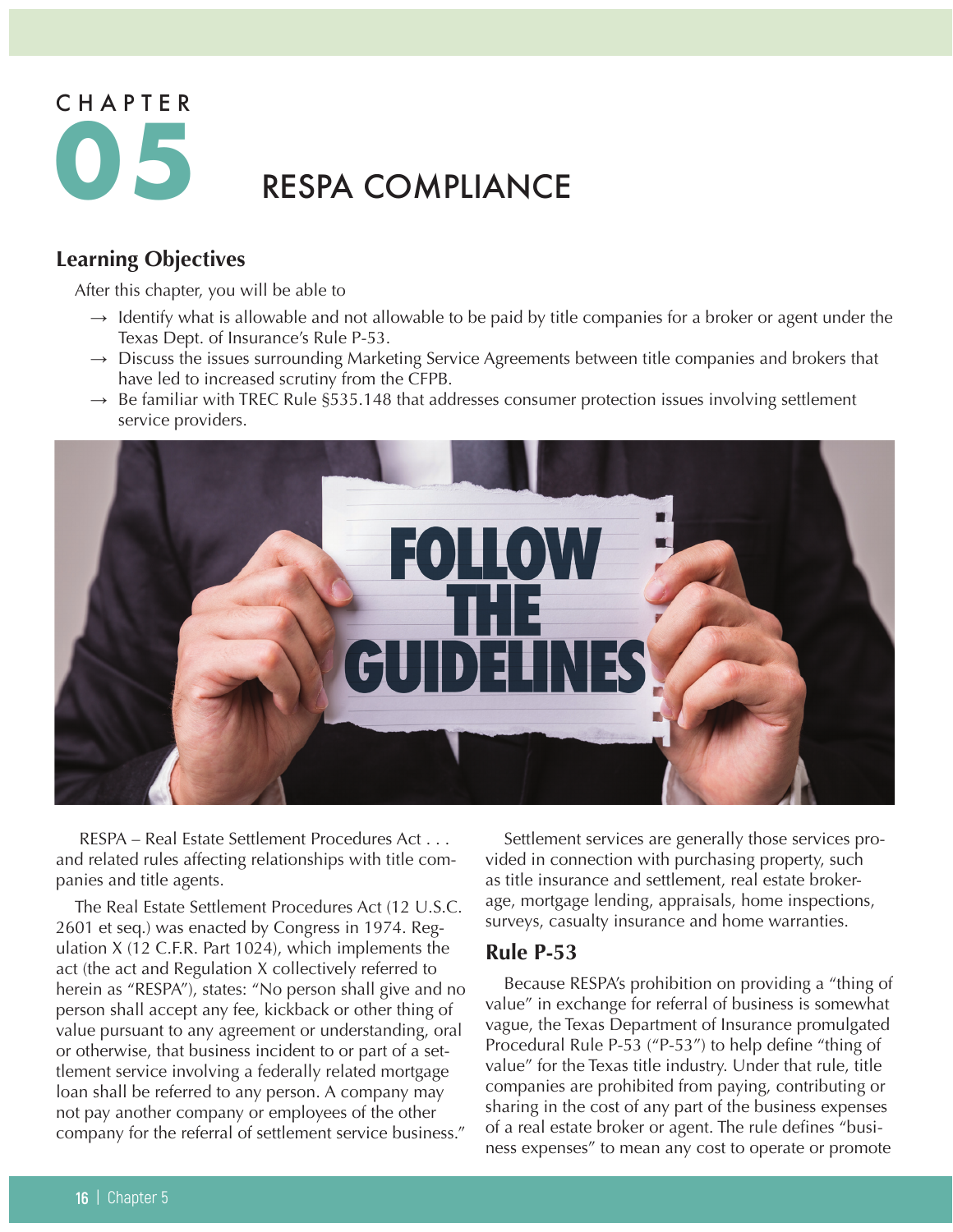the business of the broker or agent, and specifically prohibits a title company from contributing or paying any part of the costs of: open houses held by brokers or agents; providing prizes, food, beverages, gifts, decorations, entertainment or professional services given at open houses; and parties or receptions which promote an agent or broker, amongst other examples of real estate broker and agent "business expenses."

P-53 does, however, specifically allow a title company to pay for advertising and promotional opportunities, as long as the payment is at market rates for the advertising and not conditioned on the referral of business. That means a title company can pay to advertise or promote itself at an event of an agent or broker, as long as the payment is at market rate and the title company does in fact promote itself at the event. If the payment is above market rate or the title company does not show up to promote itself, it is more likely that the payment would be viewed as pretense for providing "thing of value" exchange for referral of business.

However, the specific prohibition against paying or contributing anything towards an open house or other event just promoting the properties and activities of the real estate broker or agent controls, irrespective of the advertising opportunity. P-53 requires that a title company or title agent keep auditable records supporting compliance with the rule. Failing to comply with the rule can subject the violators to steep civil penalties, in addition to the civil and criminal penalties that may be imposed by RESPA.

RESPA itself also emphasizes the need for payments for a "thing of value" to reflect market value, stating, "If payment of a thing of value bears no reasonable relationship to the market value of the goods or services provided, then the excess is not for services or goods actually performed or provided. These facts may be used as evidence of a violation of [RESPA]." (12 C.F.R. §1024.14(g)(2)).

## **Marketing Service Agreements**

Marketing service agreements ("MSAs") between real estate brokers and title companies have commonly been used to establish and define the terms under which the title company may promote and advertise itself through the broker. However, in recent years, MSAs have come under increasing scrutiny from the Consumer Financial Protection Bureau ("CFPB"), the federal agency responsible for enforcing RESPA. The reasons are numerous, including but not limited to:

1) the fee amounts vary widely and are not usually directly related to the amount of advertising or promotional benefit to be received by the title company, making it hard to prove market value;

- 2) fees paid are above and beyond what would reasonably be required for a title company to participate in a particular event to promote itself; and
- 3) unless the title company or title agent can provide evidence that its marketing materials are continuously displayed, and that it promotes itself at each event, it is not in compliance with the rule.

Under CFPB Consent Order 2014-CFPB-0015, Lighthouse Title Inc. was ordered to pay a \$200,000.00 civil penalty for violation of RESPA's anti-kickback provisions. CFPB found that, among other things, Lighthouse did not determine a fair market value for the services it allegedly received under numerous MSAs; it did not diligently monitor its brokers to ensure that it received the services for which it contracted; it believed that if it did not enter the MSAs that the brokers would refer their business to other companies; and the brokers referred significantly more transactions to Lighthouse when they had an MSA as compared to when they didn't. The latter is what was intended, since the purpose of "advertising" and "marketing" a business is to get more business, and yet the CFPB cited this as evidence of a violation!

MSAs may cause additional issues when the service provider, e.g. an inspector, is "ranked" on a real estate broker's website or other advertising materials based on amount paid for the advertising. That ranking may mislead the public into believing the ranking is based on quality of service provided by the service provider. For example, if a broker's website ranks service providers as platinum, gold or silver simply based on the amount paid for the MSA, such may imply that the ranking is based on quality or relative value to the consumer. The Texas Real Estate Act prohibits misleading or deceiving advertisements (Texas Occupations Code §1101.652(b)), and under Texas Real Estate Commission ("TREC") Rule §535.155(d)(19), an advertisement may be misleading if it contains a claim to a special or relative quality standard unless it includes a disclosure of the objective criteria upon which the claim is based. Ranking solely based on amount of payment may be misleading advertising.

RESPA does allow the splitting of charges made or received for rendering a settlement service involving a federally related mortgage provided it is for services actually rendered, and the fee is paid whether the transaction is completed or not. The services rendered must be actual, necessary and distinct from services already provided. If the payment to the real estate agent or broker exceeds market value for such services, the excess is considered a kickback violating RESPA. Nominal services or services which must be duplicated by the service provider are not actual, necessary or distinct.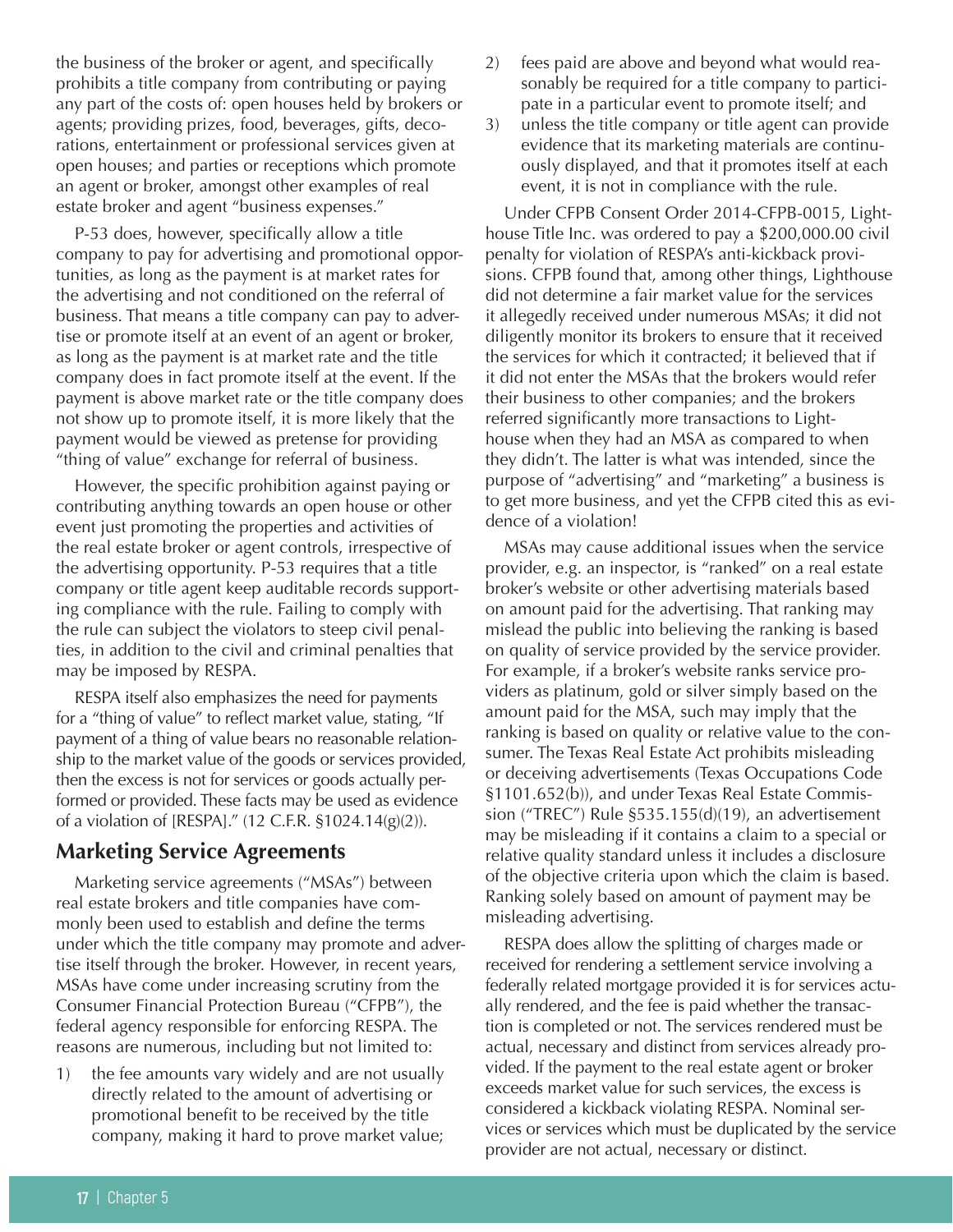TREC recently revised Rule §535.148 to provide clarity about consumer protection issues when paying or receiving funds to/from other settlement service providers, to detail who is considered a settlement service provider that mostly parallels the definition in RESPA, and what activity is not prohibited.

See Appendix A for TREC Rule §535.148 (d)(e) and (h)

In addition to RESPA compliance issues, it is important to remember that if a real estate broker or agent receives a payment from a service provider for actual, necessary and distinct services rendered, the broker or

agent must disclose to and obtain the consent of the party to whom the service is rendered (see TREC Rule §535.148(b)). Additionally, the client of the broker or agent receiving the compensation must consent to the payment, whether or not the client is the recipient of the service (see TREC Rule §535.148(a)).

See Appendix B for the article "RESPA Do's and Don'ts for Co-Marketing, Social Media, & Other Web-Based Marketing Tools" from the National Association of Realtors.

## **Case Summary**

#### **Investor Class Action Lawsuit Against Zillow Gains Traction in Amended Complaint**

Investors claim that Zillow's "co-marketing program" was designed to allow participating real estate agents to refer mortgage business to participating lenders in violation of RESPA.

The lawsuit, which had previously been dismissed for lack of specificity, gained legs, when a judge declared that the amended complaint contains enough particularized facts to support a claim that Zillow maintained an arrangement, in which lenders paid for a portion of agents' advertising costs in return for mortgage referrals that violated RESPA. The case is still in the early stages—this ruling simply means that the case will likely be heard on its merits after Zillow's motion to dismiss was denied.

Based on facts alleged in the suit, "the Court can draw a reasonable inference that Zillow designed the co-marketing program to allow agents to provide referrals to lenders in violation of RESPA, and that such referrals were occurring." The allegations claim that there was "an understanding between Zillow and the co-marketing participants, that in exchange for lenders paying a portion of agents' advertising costs, lenders would receive mortgage referrals from their partnering agents." That arrangement was not documented, but "evidenced by participating agents allegedly providing, and Zillow allegedly tracking, referrals to participating lenders."

In Zillow's co-marketing scheme, vendors pay a portion of a real estate agent's advertising costs on Zillow in exchange for appearing on an agent's online listings. These lenders appear on the agent's listings as "preferred lenders," and are sent the lead when Zillow users provide an agent with their contact information. While the judge originally declared these costs to be protected under RESPA's safe harbor provision, the additional information provided in the amended complaint made a difference. These preferred lenders were paying, according to the complaint, "more than fair market value for the advertising they received and therefore fell outside RESPA's safe harbor provision."